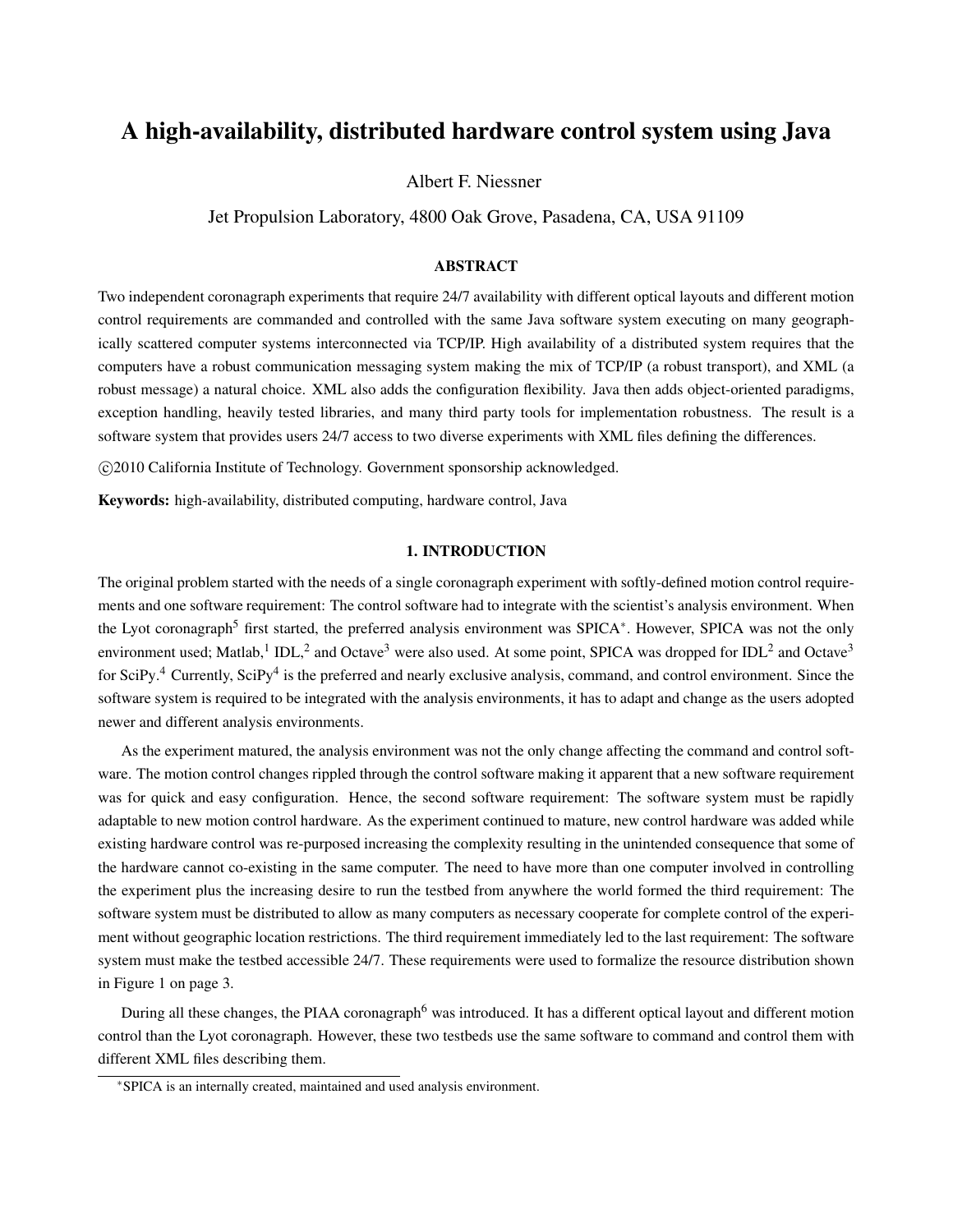From a software perspective the interesting problem became; how does one architect, design, and implement a highavailability, distributed control system that is highly adaptable to three degrees of freedom (hardware, user environment, and experimental layout) while providing consistent behavior. The following sections cover how each of the goals (configurable, distribution, and high-availability) were met.

## 2. CONFIGURATION

XML and XML schema were used to solve two of the three degrees of freedom: experimental layout and user environments. For both of these degrees of freedom, the bulk of the work is designing and implementing a Domain Specific Language (DSL). The diversity of environments added the problem that the implementation rules for the DSL were always changing because the environments are so different in features and richness. Rather than trying to develop a language neutral lexical parser and semantic checker, XML schema was used to define the DSLs for both experimental layout and user environment interactions. JAXB<sup>8</sup> is used to validate and convert the XML to Java objects while generateDS<sup>9</sup> is used for Python and  $xsd<sup>10</sup>$  for C/C++.. Between the schema, validation, and conversion they act as a lexical parser and semantic checker. The benefit of XML is that everyone's favorite text editor or analysis environment will allow them to manipulate text, making support across environments simpler.

The last degree of freedom, hardware, was solved with the XML schema for the experimental layout plus a plug-n-play architecture. The XML would configure the final details for the driver of a piece of hardware, like the serial device name, baud rate, bits, parity and stop bits. The hardware drivers are designed and implemented with a plug-n-play architecture. The combination of these two allow for minimal driver implementation. Generally speaking, the plug-n-play architecture and XML configuration enables testing and adding new hardware into the testbed in just a few hours.

#### 2.1 Architecture and Design

The XML schema for configuration was created so that the XML structure would mirror the logical and physical structure of the testbeds it was to represent. Figure 2 on page 5 show the schema design. The XML allowed by the schema describes a testbed as a collection of computers that contain logical structures (the component element in Figure 2) as well as hardware communication devices (the communication mechanism element in Figure 2). The logical structures are used to describe physical elements on the testbed such as cameras, translation devices, rotation devices, and sensors. The logical structures are also used to describe logical elements of a testbed such a PID or FSM. Even complex devices such as fiber source with five degrees of freedom are encapsulated as a single logical element. The logical structure and the communication hardware it depends on are tied together into the computer element in Figure2. For instance, a PZT used for translation motion may be controlled through a DAC on computer A. The XML for the example would have the computer A would containing a logical structure for the PZT as a translation stage and the DAC as the communication path to the PZT.

When there are multiple computers in a configuration, they are allowed to depend on each other so that commands across computers can be serialized, an attribute of the computer element in Figure 2. For instance, the user may want to move a stage prior to acquiring an image but the supporting hardware does not co-exist in the same computer. The computers involved in completing the task must then cooperate to make sure the requests are serialized correctly. Dependencies are allowed to be either unidirectional or bidirectional. Acquiring the image may wait for the stage motion but the stage motion may not have to wait for the image to complete. The configuration is used to describe the dependency relationship among all the computers required to control a testbed.

An XML file describing a testbed is parsed and converted to objects for the control software. To continue the example started in the first paragraph with the software running on computer A, the XML is parsed and converted to Java objects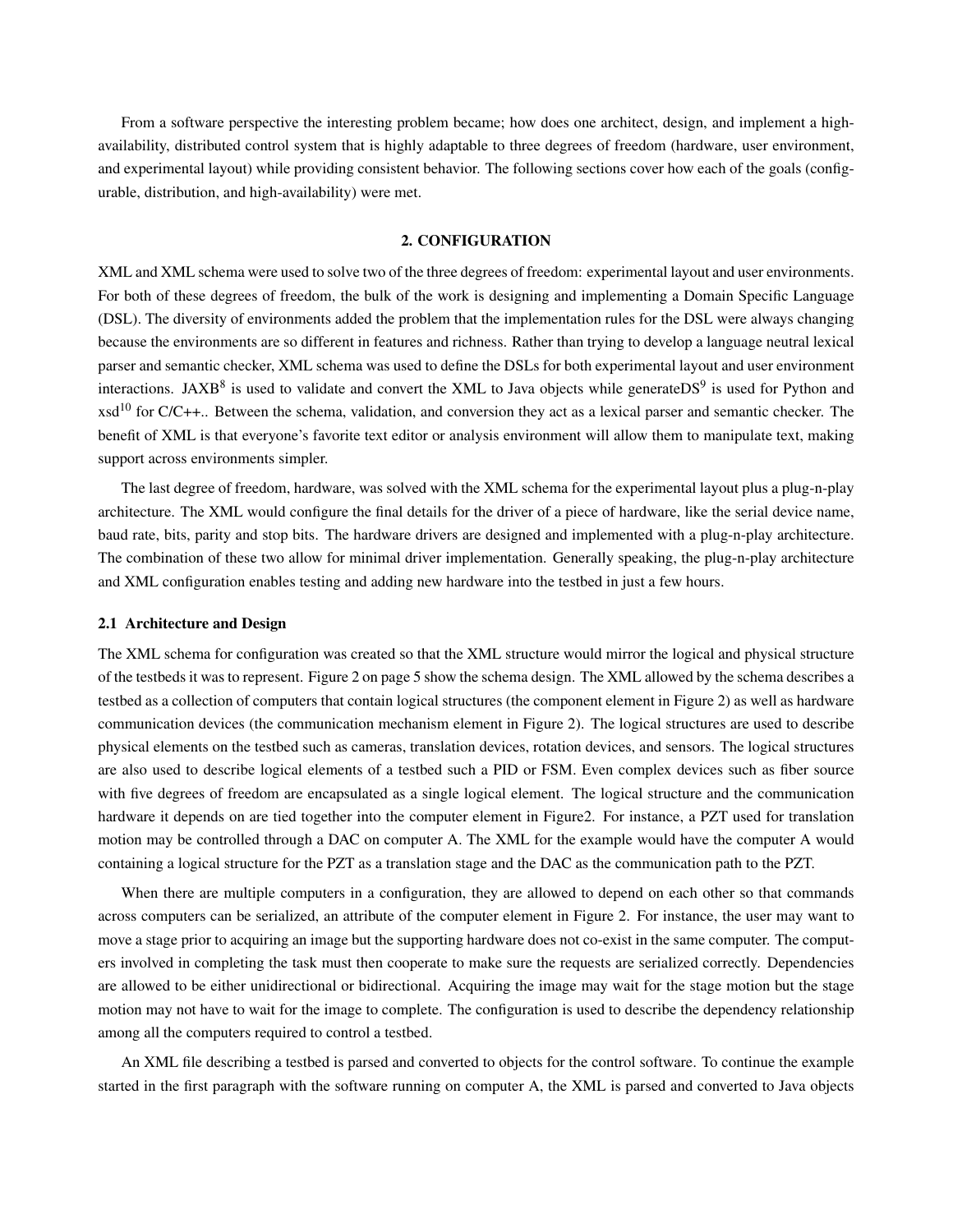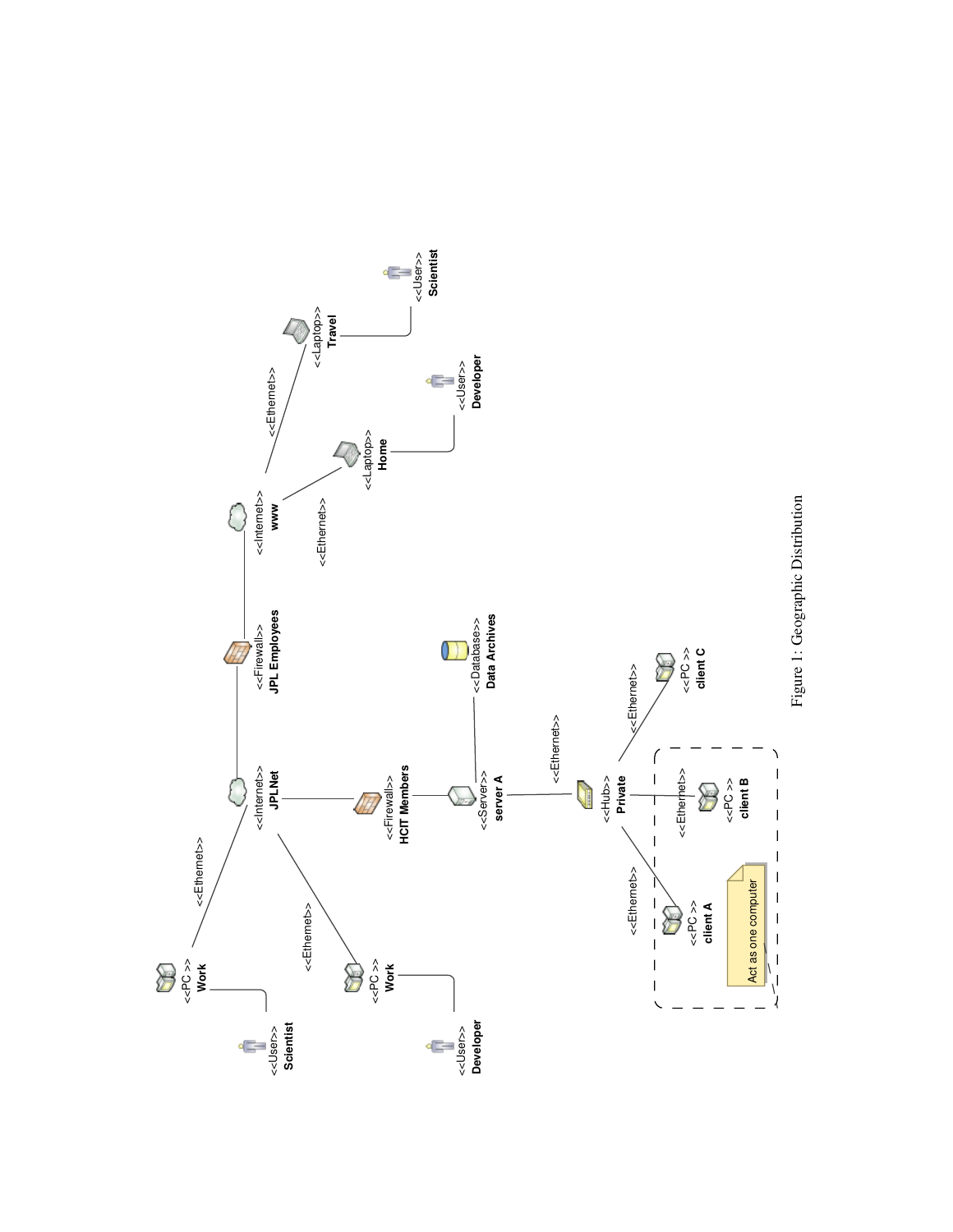containing information about a DAC residing in computer A and a PZT that is moving something on the testbed. The resulting objects are used to route information among generic elements as well as tie specific elements to specific channels as shown in Figure 3b on page 7. In other words, it is the XML that converts a collection of Facade and Strategy patterns<sup>1</sup> to be shaped into a control system for a testbed that can perform the required specific tasks.

Unlike the XML schema for configuration, the schema for the environment interface was created so that the resulting XML would be trivial to parse without the help of SAX or DOM parsers. The environments being used for commanding testbeds and analyzing the results are not always amenable to using XML. However, all of the environments can handle strings, the problem is to keep the schema simple so that it is trivial to parse. The schema allows for a building a command in pieces and then executed and for collecting a response. The schema specifically keeps the allowable commands and responses separate from the tags so that it does not change even though the testbeds do.

Ultimately, the use of XML allows for a highly configurable system at both the command layer and the hardware layer. The robust nature of XML, the millions of users and debuggers and many made tools, make it work so well for this application.

## 2.2 Tools

For configuration, which tends to be large and complex, the tools JAXB, $^8$  generateDS, $^9$  and xsd<sup>1010</sup> provide robust parsing, validation, and conversion to objects. The availability of these tools meant the effort in implementing the design was in structuring the Java using patterns such as Facade and Strategy<sup>1</sup> to make plug-n-play software elements rather than in developing tools to parse and validate domain specific languages. For the person writing the configuration XML, it also means a simple way of validating the configuration before deployment. In both cases, it results in the early detection of problems making them simple and inexpensive to fix.

## 3. DISTRIBUTION

XML, XML schema, and architecture were used to solve the myriad of issues associated with distributed computing. While the requirement was to distribute the software control system across a set of computers, there were four main goals that further restricted the solution space. First, the communication messages should be human readable. Second, it was important to be able to intercept and capture the entire output stream and write it to a file for later analysis. Third, name resolution of computers should be left to DNS and the people configuring the testbeds. Fourth, connecting to the software system from any language should be trivial. These desires eliminated all of the off the shelf solutions that were examined including the two most obvious:  $CORBA<sup>11</sup>$  and Java RMI.<sup>12</sup>

## 3.1 Architecture and Design

Figure 1 on the previous page shows the physical separation of equipment and tasks. More importantly, it shows the many users and developers that monitor the testbed plus a single user or developer commanding it. The geographic distribution of the monitoring and controlling tasks make the well known Model-View-Controller (MVC) architecture the obvious choice. Mapping the MVC names to the other terms being used, the observers or monitors of the testbed are the View, the single commander is the Controller, and the testbed control software, firmware, and hardware are the Model. The benefit of the MVC architecture is the decoupling of the three parts of the MVC. An unintended benefit of the MVC is the isolation of changes in the users environment from the model and changes in motion control requirements from the views and controller.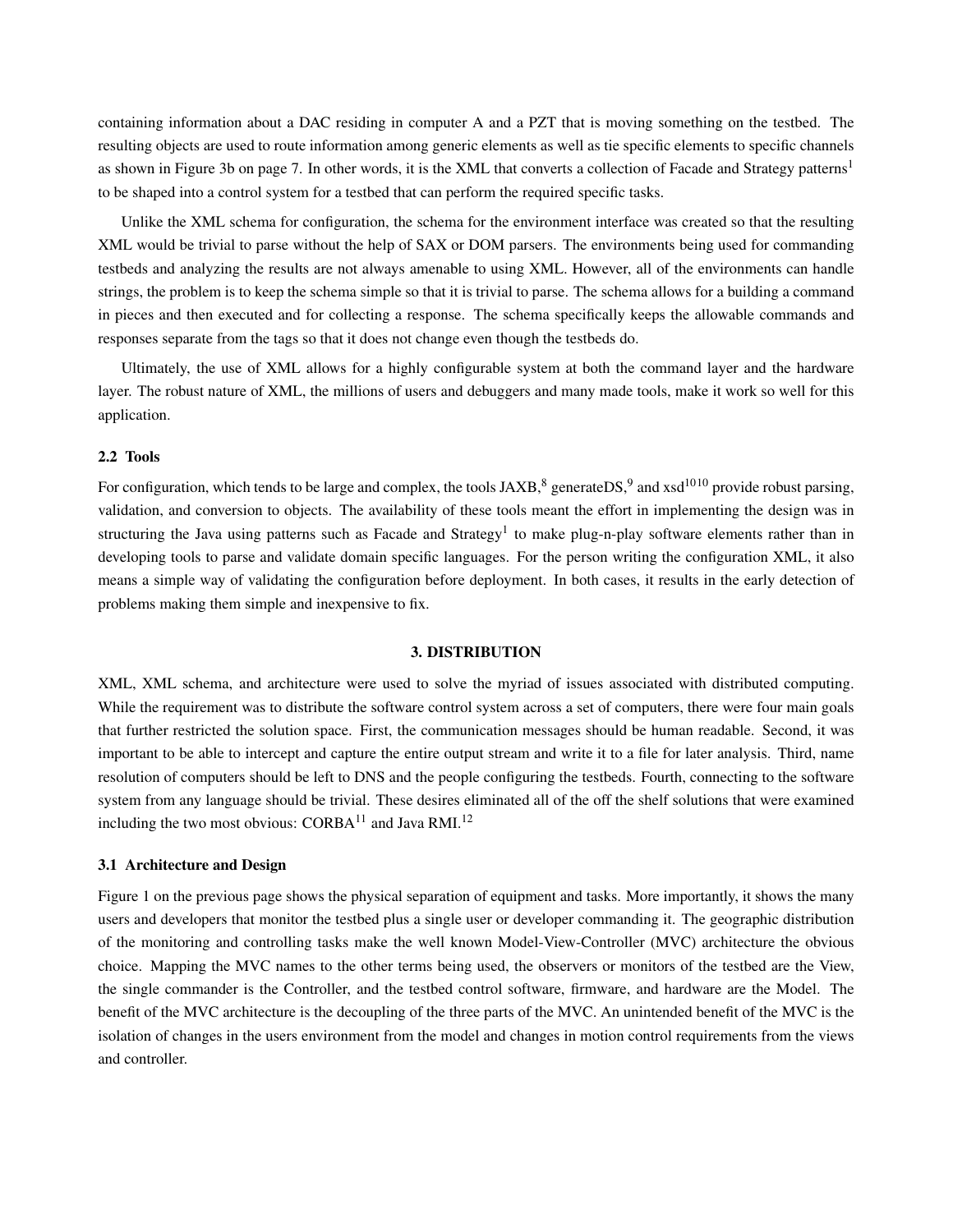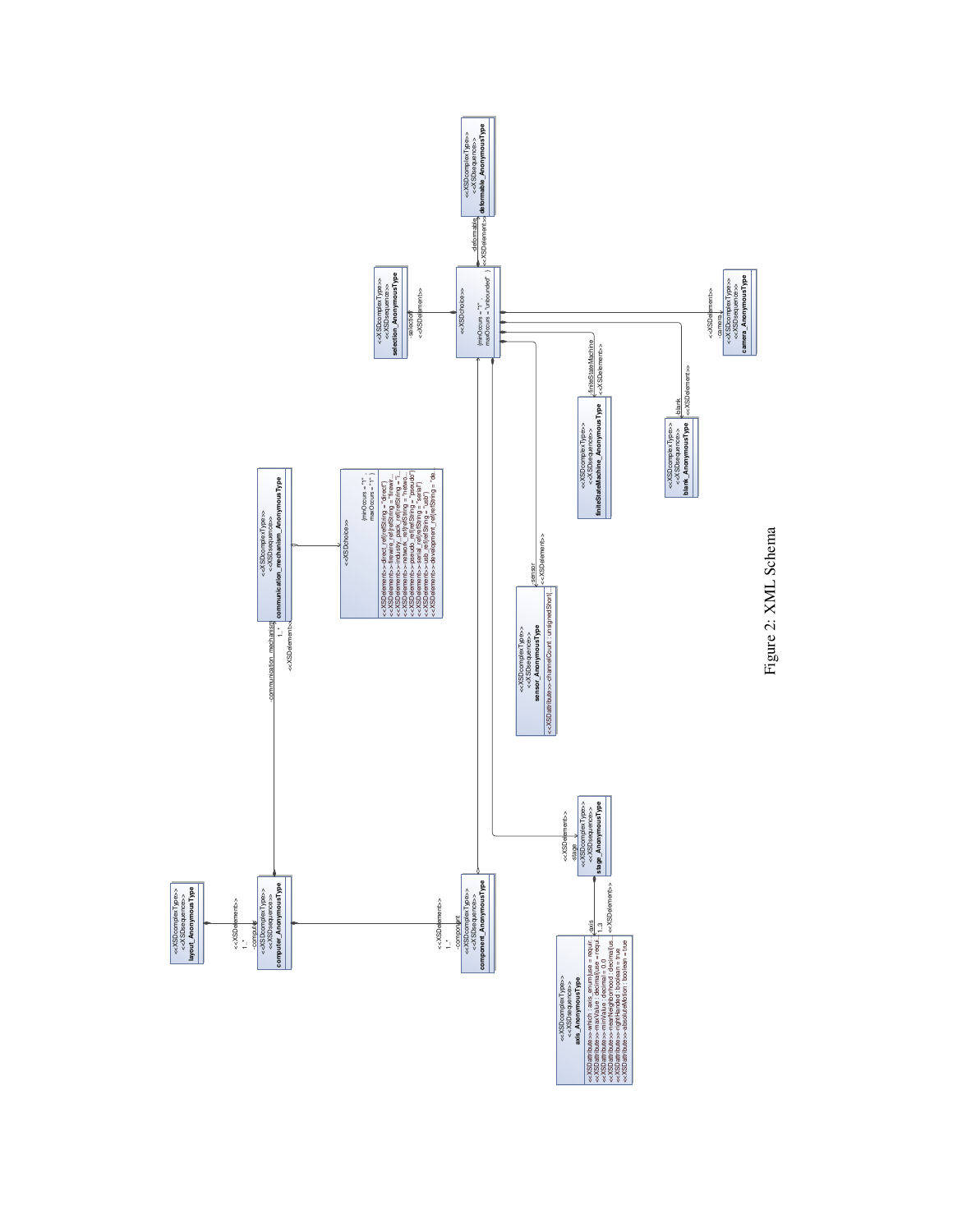The traditional MVC connects the Model to the View and the Controller to the Model, but the distribution of Figure 1 requires a slightly different communication pattern. The Controller and View are simple entities that each execute within a single process on a single computer. The View receives its data through the state and data telemetry channels while the Controller sends commands through the command channel following the traditional MVC. The Model, however, may be composed of more than one computer breaking from the traditional MVC. The configuration XML contains a list of the computers involved that make up the Model and how those computers depend upon each other. The Controller and View use the same configuration XML making them responsible for connecting to each of the computers in order to be connected to the Model. The interconnect and the connection policy for the Controller and View allow the collection of computers to be treated as a single logical Model returning the architecture to the traditional MVC.

The messages exchanged among the MVC parts are XML and sent over TCP/IP. TCP/IP ensures that the messages are reliably delivered and the XML schema ensures the messages are reliably interpreted. Using the same tools used for the configuration, the messages are converted from objects to XML before transmission and then back to objects at the receiver. The View has the simplest communication protocol; it opens sockets to the Model's telemetry channels (both data and state channels) and then displays or records it. Since it is passive, any number of views may be connected to the system simultaneously. The Controller has a more complex communication protocol; it must connect to all the computers over TCP/IP before sending commands because there should only be one Controller connected at a time to ensure command serialization. If the Controller cannot connect to all the Model's computers, then it must back off and try again later. The computers that make up the Model use the telemetry data but over a private channel to prevent long delays from multiplexing to slower View channels.

Beyond simply breaking the system into an MVC architecture, many other architecture choices were made to maintain the separation and independence of the MVC parts in order to realize the benefits of the MVC. The most significant choice was the plug-n-play architecture that applied to the MVC parts as well as all the constituents that make up the MVC parts. The plug-n-play architecture keeps the elements decoupled making distribution simpler. The other significant choice was to handle telemetry data the same way at all levels throughout the MVC. Uniform handling of telemetry data disconnected its generation from its use making it trivial to distribute for use.

The architecture choices of using XML and TCP/IP solved the most of the distributed computing issues. TCP/IP solved the reliable delivery problem while XML solved the robust message problem. The plug-n-play architecture choice keep the elements separated and independent allowing them to be easily distributed.

## 3.2 Tools

There were three primary tools used to make sure the implementation of the architecture met their desired goals. First, as with the configuration, JAXB and XML schema are used to generate the XML messages from Java objects at the transmitter and then validate and decode the XML to Java objects at the receiver. Second, design patterns are used to convert architectures to designs to be implemented. Third, design visualization and validation tools, like Structure101, $^{13}$ to verify that the implementation matches the design and architecture..

The plug-n-play architecture used several design patterns. The first step in allowing different implementation to be swapped for one another is to use a Java Interface to define the strategy of the Strategy Pattern.<sup>1</sup> Since elements, like the Model of the MVC, are very complex, implementations of the strategy also use the Facade Pattern<sup>1</sup> allowing the complexity to be hidden behind the facade. The Abstract Factory Pattern<sup>1</sup> is used to decouple concrete strategy/facade creation from those that depend the them. Choosing the specific factory through Java properties and reflection adds the extensibility for complete plug-n-play.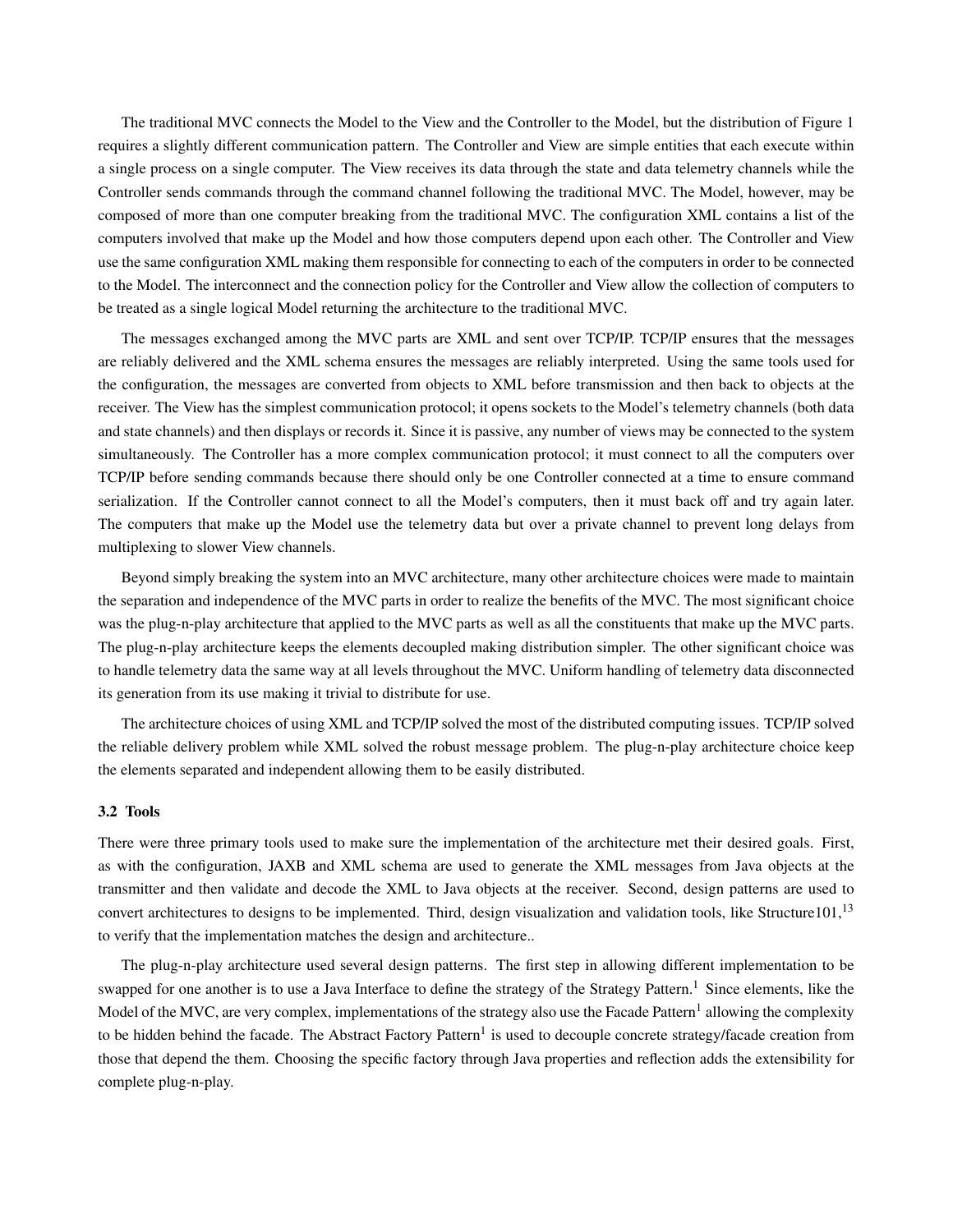

Figure 3: Architecture

The telemetry architecture incorporates the plug-n-play architecture and design patterns as well as uses several other design patterns. Telemetry data is passed through the system from the source to the many sinks, and the elements handling the telemetry data as it is passed to the sinks view all the telemetry data as being the same container making them plug-nplay. Once at the sink, they are no longer plug-n-play containers but rather unique data shapes. Directly extracting the data from these containers would couple the parts of the MVC and other plug-n-play throughout the software. Rather, using the Visitor Pattern<sup>1</sup> and a Strategy Pattern<sup>1</sup> for the visitor allows the data to be transformed from a generic container to a data shape that is easy to work with. These two patterns keep the telemetry data handling uniform through all three parts of the MVC while keeping them independent of each other.

To realize the benefits of these architectures and design patterns, the code must be correctly structured, which is to say that the class dependencies must be correct. Implementations do not always match the designs, and, when they do not, the design does not perform as expected.<sup>1</sup> Tools like Structure101<sup>13</sup> expose the structure of the software and their dependencies while verifying that the design and implementation match. Achieving the desired distribution did not happen on the first implementation because of unnoticed dependencies of the Controller and View depending on the Model. Figure 3a shows that the Model and View are independent but the the Controller still erroneously depends on the Model. While this paper is not interactive, the tool is, and it is possible to explore all the layers within a software system to validate its architecture and design. While exploring the dependencies of this software system, those that prevented distribution were corrected while the rest are currently being managed. An unintended consequence of using the design visualization and validation tools was to realize all of the design benefits but especially robustness and thus availability.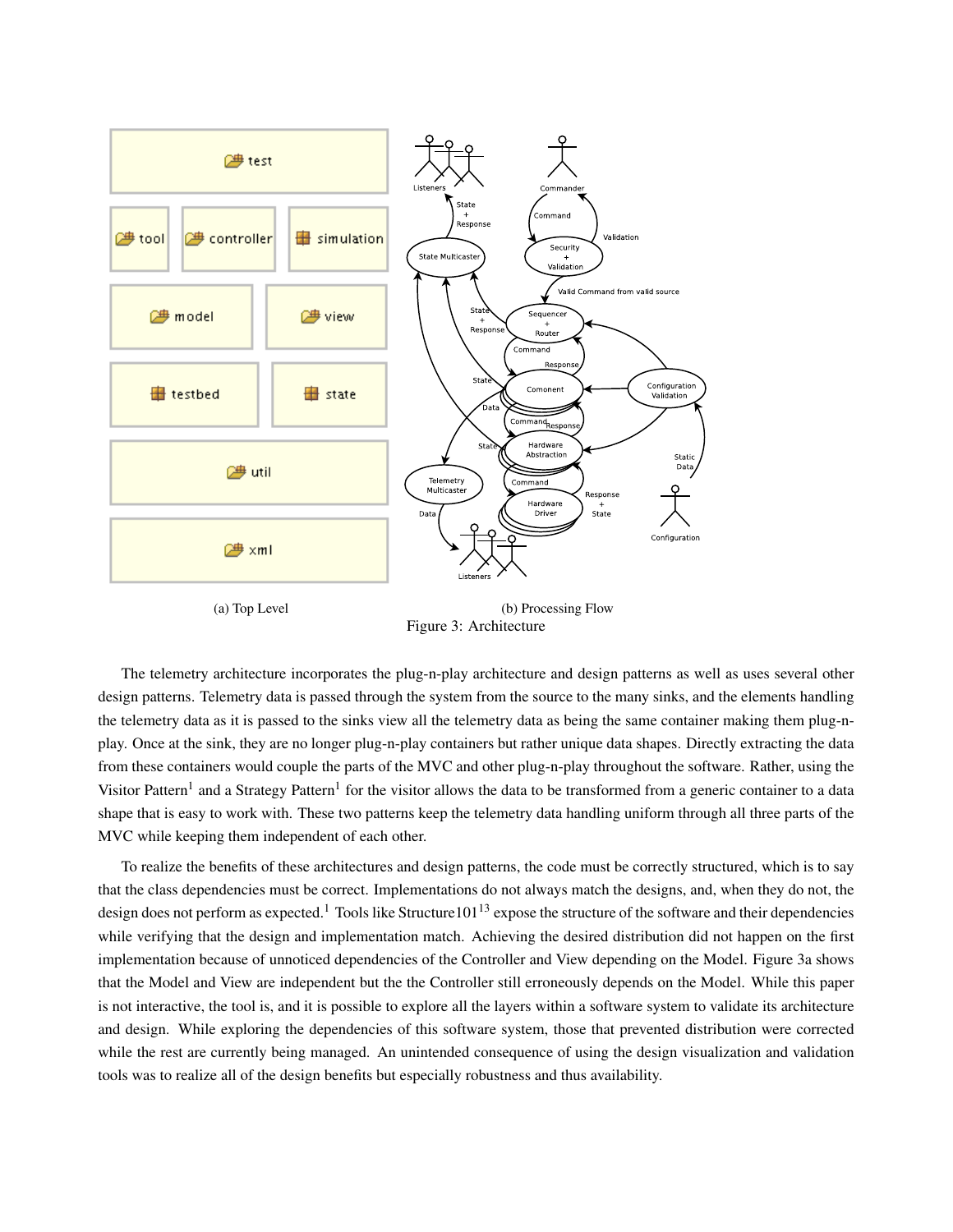#### 4. HIGH-AVAILABILITY

Java exception handling helps to solve the problem of high-availability. The set of software that existed prior to this work was not always available for use. There were many days that went by where the software simply did not work or crashed for very unexpected reasons. During the initial phases of design of this work, the failures of the initial work was examined to understand the failure causes. It appeared that the addition of simple exception handling would be sufficient to make the new system robust enough to provide nearly full availability. It was not to be the case. The real solution to robustness came from the long list of tools used to find, isolate, and remove software defects in the implementation.

## 4.1 Architecture and Design

Figure 3b on the previous page shows the processing flow of the system where the sources of commands and sinks of data and state are shown in use-case fashion with stick figures while the major processing entities are ovals. The command flows down from the user at the top through many layers generating responses at each of those layers to the hardware at the bottom. With respect to the processing flow between the sequencer and the hardware driver, the upper layer is responsible for understanding and acting upon the responses of the lower layer where exceptions are an acceptable response. Each parent layer is to handle the exception received from the called layer; it is acceptable to just pass the exception up the call stack. However, it is preferable to handle the exception as close to its origin as possible.

Handling exceptions as near to the origin as possible did help immensely with robustness but only for hardware exceptions. When the system was first built and deployed, a lot of time was spent finding the idiosyncrasies in the hardware. For instance, one piece of hardware returns an error code about 30% but succeeds most of the time. When the error condition occurs, it generates an exception in the hardware driver. The hardware abstraction layer has a better understanding of what is happening and simply tries again because of this known idiosyncrasy. The user is now able to have access to the testbed more frequently because time is not being wasted restarting a crashed system from ill behaved hardware. For problems generated at the hardware layer, the exception handling proved very helpful at adding robustness.

Where exception handling did not help was in the numerous software defects trapped in the system. As the hardware idiosyncrasies were cataloged and handled, the real robustness problems came to the fore. There were hundreds of defects lurking throughout the system causing it to generate exceptions frequently. The system would not crash because of the exception handling, but it would slowly degrade to a useless state because the exceptions did not match a known case. When a defect was hit, the exception would propagate to a handler that would misinterpret it or propagate to the highest level handler that would shut that component down as a last ditch effort. The rest of the testbed would still be available, but slow degradation still leads to a dead system eventually. In addition, the exception handling would hide the true defect. Between the shear number of software defects and the exception handling misinterpreting them as hardware failures, the availability was limited to just a few days.

Robustness and high-availability arrived after integrating static analysis tools, unit testing, and dynamic analysis tools into the development process. The two advantages of the static analysis tools are that it is is independent of the exception handling and it allows the defects to be corrected in parallel. The system is now available for months at a time with the availability being hardware limited.

# 4.2 Tools

There are many tools available for improving the robustness of a software system. The ones that had the largest impact on this software system were static analysis tools, testing with coverage, and dynamic analysis tools. While each of these tools can be used independently, it is was their combined use that significantly improved robustness. They were introduced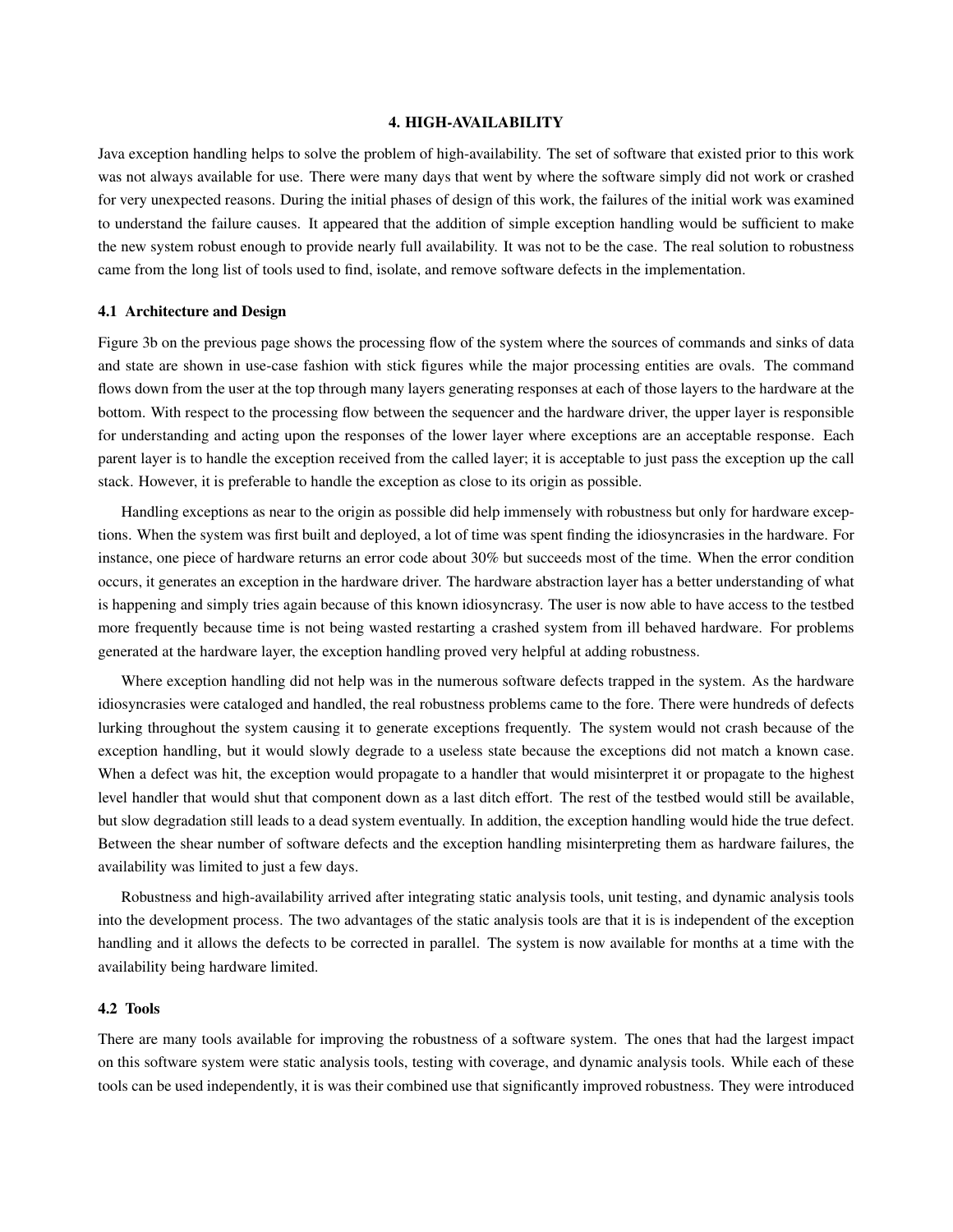into the development process serially to solve the biggest problems in achieving the robustness goals, but serial integration into the work flow is not necessary. The dynamic analysis tools were first followed by the static analysis tools and then testing with coverage.

Two types of dynamic analysis tools were used, and they helped with performance based issues and threading. The first was a traditional profiler, like YourKit,<sup>14</sup> that highlights memory and CPU usage. The second was a thread analyzer that monitors a running system to watch the interaction among threads. When these tools were added, the availability went from hours to days. With performance high<sup>†</sup> and exception handlers working well, the software defects became the limiting factor to the availability.

Static analysis tools, like FindBugs,<sup>15</sup> helped with identifying the defects lurking in the software. When first analyzed, there were over a hundred defects identified throughout the software. Most of them have been eliminated and constant analysis of the software as it changes keeps the count low. The reducing the number of these defects improved robustness and availability because it allowed the exception handling mechanism to handle the exceptional event rather than just bad programming. When static analysis was added, the availability went from several days to weeks and even months. There were still defects in the software that static analysis just cannot find.

Lastly, the testing in place was reviewed and coverage was added to understand how to better find the remaining defects. Coverage tools, like EMMA,<sup>16</sup> mixed with testing suites, like JUnit,<sup>17</sup> give a view of what is being tested and what is not. The testing being performed goes well beyond standard unit testing. While some elements are simple unit tests, the first extended use of JUnit was to write a test suite that would instantiate all the implementers of a Java interface and verify that they follow the behavior contract that the interface defines. The technique found many subtle problems that were interfering with availability through the plug-n–play architecture. JUnit was also used to do full up or integration testing as well. The integration testing requires simulations of the hardware components including their known idiosyncrasies. The integration testing found the last of defects preventing high-availability. Interestingly, these three forms of test cover an amazing amount of the system but knowing what is not being tested is a problem. Coverage tools solve that problem easily. Unit, behavior contract, and integration testing plus knowing what has been and needs to be tested made it easier to eliminate the last of the significant defects in the software system resulting in availability that is hardware limited.

#### 5. CONCLUSION

The distributed computing and configuration goals were achieved using XML and design tools. While the architecture and design are used to solve specific problems like plug-n-play, it is the use of design tools to verify that what is being built matches the design that the benefits to be realized.

The high-availability goal was achieved using design and implementation tools. Exception handling works well to capture hardware idiosyncrasies, but the implementation tools solved the software robustness problems. Static analysis, testing, and dynamic analysis tools all help to reduce defect count.

The result of this work is a high-availability, distributed Java command and control system that adapts to the needs of the user with little effort.

# ACKNOWLEDGMENTS

The research was carried out at the Jet Propulsion Laboratory, California Institute of Technology, under a contract with the National Aeronautics and Space Administration

<sup>†</sup>Here high performance means CPU and memory usage are at the expected minimum levels.